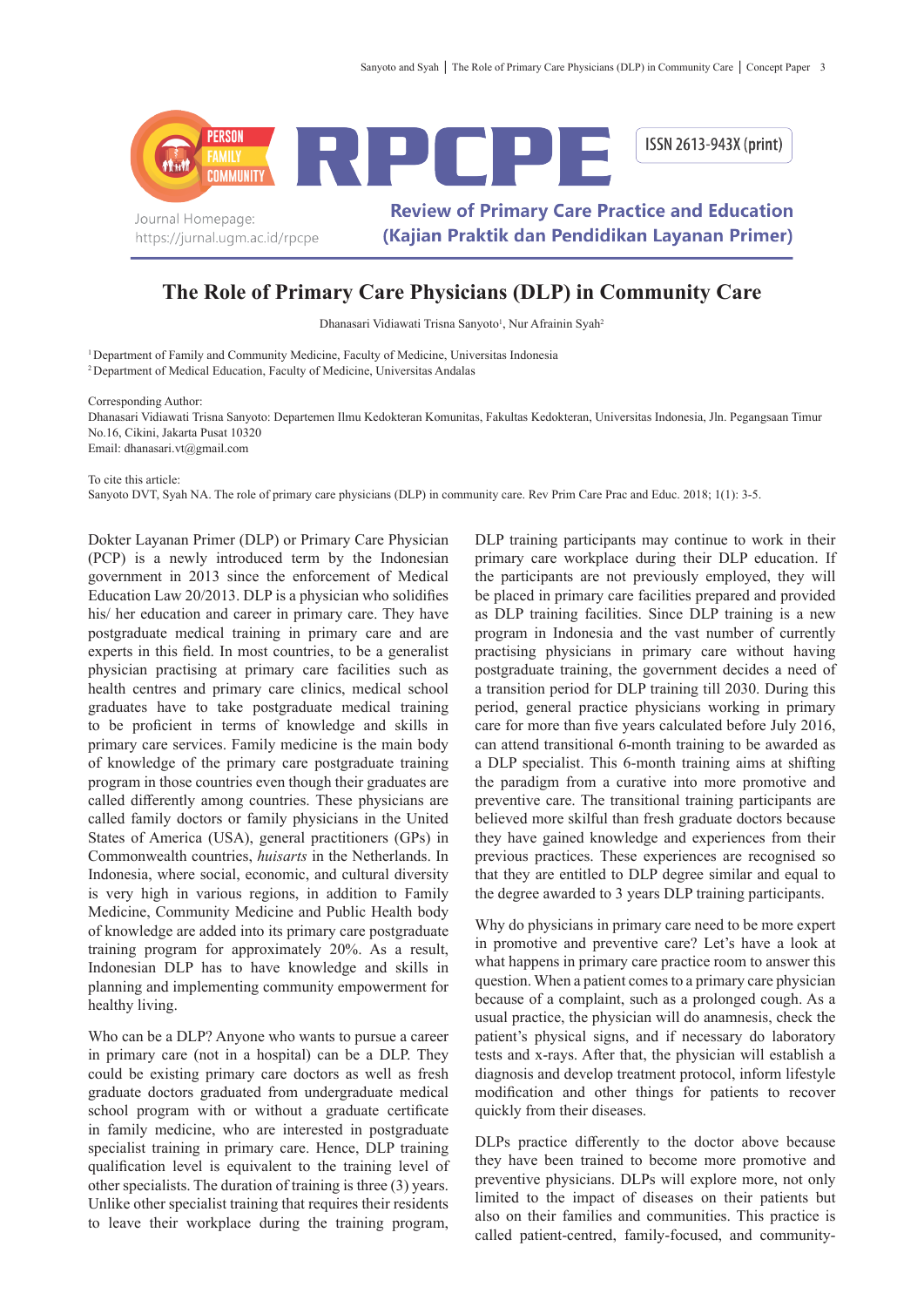oriented approach to the DLP practice. In addition to the patient, DLPs will ask who else in their families are also coughing, where the patients live and go to work and how the patient's living environment can be predicted as the cough trigger. The DLPs will also think about other health risks for those patients related to their age and gender group, as well as assess the risks in their family. The DLPs will also explore the possibility of transmission of the disease to people around the patient and educate them with cough etiquette to prevent the spread of the disease. DLPs will ask whether the patient ever experience the same symptoms before, or has been given treatment for respiratory diseases or symptoms similar to the current condition. Patients' smoking habits will be assessed both as active and passive smoker. Any related symptoms leading to diabetes or allergies, or specific infectious diseases are identified. All these questions are intended to explore the patient's internal and external factors influencing their health. DLPs ask open-ended questions, communicate in effective and culturally sensitive manner. DLPs have a comprehensive and holistic medical record system that can be analysed and shows the internal-external factors influencing patients' diseases and illnesses. Thus, DLPs see their patients holistically, not only their biological problems but also their psycho-socio-cultural-spiritual problems related to their diseases and illnesses. As a result, DLPs are able to manage their patients comprehensively. Furthermore, DLPs are also competent in early diagnosis of diseases with minimal visible signs and symptoms. This is possible because of the careful investigation and analysis of internal and external factors influencing patients' health and wellbeing. This which in turn will enable DLP to intervene as early as possible so that the disease does not get worse, does not spread to other people around the patient's, the patient could be rehabilitated both physically, mentally and socially as early as possible and get their functions back as healthy as possible.

The DLPs are competent to practice holistically and comprehensively because they are trained to be proficient in early detection of diseases in primary care. They are also prepared to manage these diseases effectively and making an appropriate referral as early as possible if needed so that cases could be managed by specialists in hospitals efficiently because they can see these patients in an early state. Finally, DLPs are able to manage and maintain the stability of patients' condition after receiving treatment by specialists and being referred back to primary care facilities. Hence, DLP and hospital specialist can work collaboratively in managing these patients.

In addition, DLPs are also equipped with an effective communication skill with cultural sensitivity. These skills enable DLPs to effectively motivate patients and their families to improve their habits and environment so that they are not affected by disease suffered by their family member. The communication skills also help DLPs to motivate patients and their families to seek help as early as possible when symptoms occur. The cultural sensitivity also helps DLPs in motivating patients and their families to participate in popularising lifestyle changes in order to

prevent diseases and illnesses as experienced by patients.

In terms of the concept of community-oriented of DLP practice, DLPs will decide to do a community diagnosis when they find an increased prevalence of certain diseases in their practice. The community diagnosis will be conducted in collaboration with other health professions to identify what is happening to the community that leads to an increase in the prevalence of the disease. DLPs will investigate and analyse why do certain diseases exist in a community and not in other communities. DLPs have to be proficient in community diagnosis so that during their training they have to conduct community diagnosis activities repeatedly from planning to evaluation in collaboration with other professions in primary care. The community diagnosis activities assist DLPs in determining the underlying causes of public health problems and then developing and implementing appropriate interventions. To date, the majority of community interventions are conducted in the form of providing information on diseases for people. Unfortunately, the information provided is mostly general and normative. This practice happens because the intervention is not preceded by a community diagnosis that can enable healthcare personnel to do an assessment of information needed and suitable for the community and develop an appropriate intervention. As a result, the information delivered and delivery methods are often not appropriate for the need of the community, as well as with their culture. Besides, due to inappropriate delivery methods, the information is often misunderstood. The provision of information in accordance with the needs and culture of the community usually gives more impact than the normative and general one.

As an important element of health care system, the performance of health care services and programs should always be improved. While a weak performance of health care services or programs could be one of the findings of community diagnostic activities, it is important for DLPs to have knowledge and skills in program evaluation. Therefore, DLPs are trained to be proficient in conducting an effective and efficient program evaluation. DLPs can accurately identify and determine a program that needs to be evaluated in their institution in order to solve health problems of the community. Furthermore, the need to maintain the quality of care in the clinic, DLPs have been trained to implement the clinical service quality assurance program, enabling to carry out effective and efficient primary services in accordance with the needs of the community.

Similar to other medical specialisation, basic family medical sciences, community medicine, and public health, have been taught when they were studying in the basic medical education program. However, in order to become an expert in primary care, a physician should increase his/ her knowledge and skills as a generalist for the public to get health care services from the experts in primary care. In fact, DLP is a medical specialisation that is an expert in primary care. On the other hand, other specialisations are expert in secondary and tertiary services.